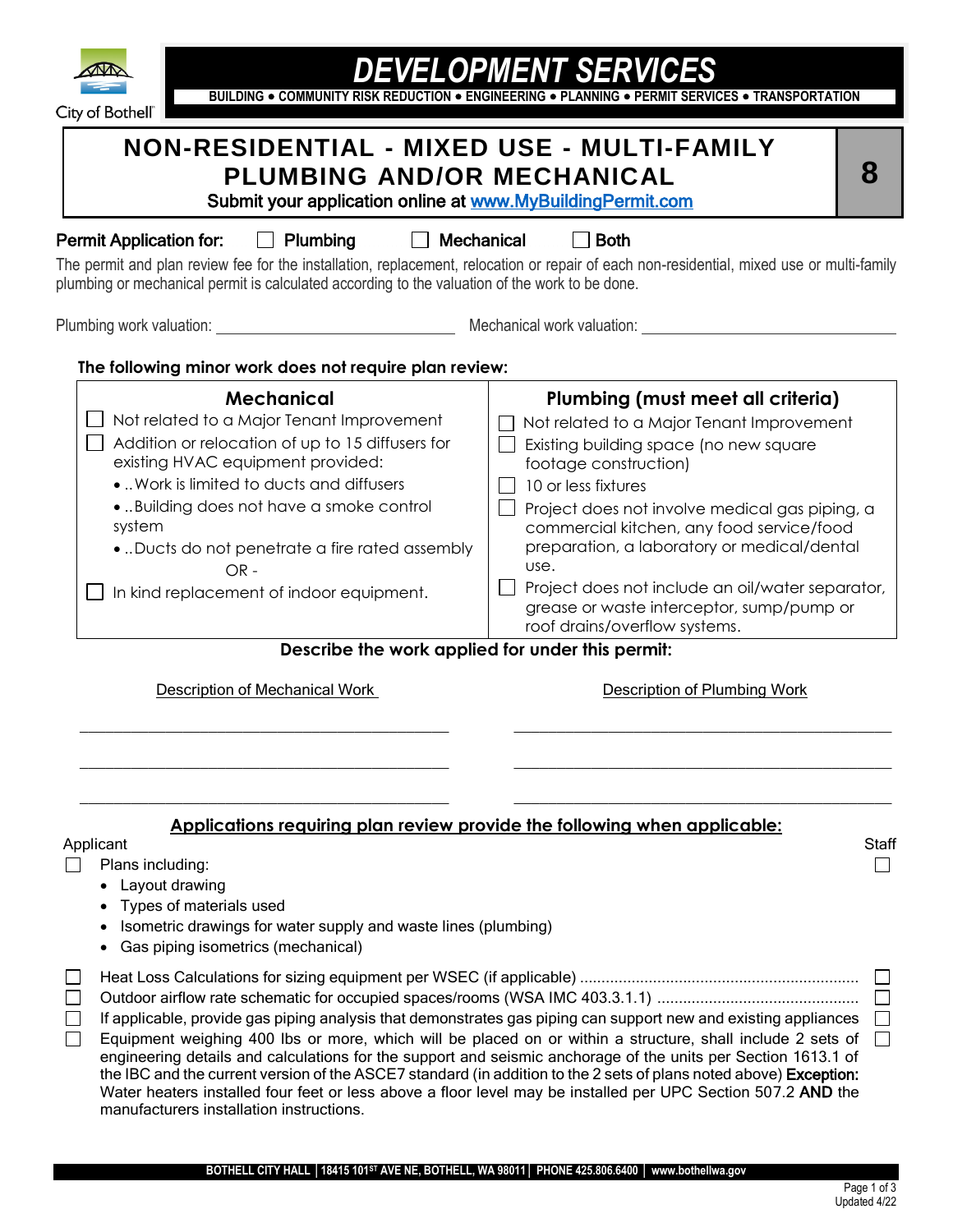# **NON-RESIDENTIAL - MIXED USE - MULTI-FAMILY PLUMBING AND/OR MECHANICAL <sup>8</sup>**

Roof mounted mechanical devices shall be screened per BMC 12.14.190C & BMC 12.14.190D. Any required  $\Box$  $\Box$ screening shall be a height sufficient to obscure the view of any portion of the mechanical device above any sight line. An applicant proposing roof-mounted mechanical devices shall indicate projected sight lines from the ground level at abutting property lines upwards to and past the point of intersection with the top of the side (e.g., a parapet) of the building.

#### In order to properly size the water meter the following information is required for new plumbing systems:

- The elevation of water meter must be noted on the plans or here on the application. П
- $\Box$ The difference in elevation between the water meter and the highest fixture must be noted on the plans or here on the application.
- $\Box$ The overall length from the water meter to the most remote fixture must be noted on the plans or here on the application.

### **Please note:**

For roof-mounted mechanical equipment, provide architectural elevation views with your mechanical permit application to verify that new or existing screening is in compliance with the Land Use Code.

# **Building Code Requirements for Mechanical Installations**

### **When is a separate building permit required?**

Many mechanical HVAC installations involve the need to make structural improvements to the building or structure where new HVAC equipment will be installed. A separate building permit is typically needed for structural improvements to allow for review and inspection of those improvements. Some examples of typical structural improvements done as part of an HVAC installation include:

- Modifications to an existing roof or elevated floor to carry the weight of new equipment.
- Installation of screening as required by the Land Use ordinance.
- Connection of wall-mounted installations to an existing building.

Building plans and structural calculations are required in most cases to justify existing and/or new construction related to gravity or lateral support of new HVAC equipment. **Note**: If structural calculations are required by the City of Bothell, the calculations, details, and drawings must be stamped and signed by an engineer licensed in the state of Washington.

Structural improvements *not listed below* require a separate building permit. **Note:** If a separate building permit is required, the mechanical permit will not be issued until the building permit is approved and issued. If a separate building permit has already been submitted for review or has been issued, it is not necessary to provide the same information with the mechanical permit application except structural calculations for mechanical. New HVAC equipment should not be installed on elevated roofs or decks until necessary structural improvements have been completed and approved by the building inspector and attachment of all roof top equipment to the roof must occur prior to cover.

If screening for exterior equipment is required, per the Land Use ordinance, provide lateral and gravity calculations for review. For projects requiring installation of shafts, plans & details showing the location and support of vertical and/or horizontal shafts must be provided. In many cases, shafts must be fire resistance-rated; assembly listing numbers and assembly details must be provided for review.

## **When is a separate building permit not required?**

The following items are considered ancillary to the mechanical work, do not require a building permit, and may be reviewed as part of the mechanical permit:

- Seismic connections to prevent overturning of equipment during an earthquake.
- Creating an opening in an existing roof and installation of a curb to support new rooftop equipment.
- Blocking and/or brackets to support ductwork.
- Review of an existing roof or elevated floor assembly for new gravity loads when no structural improvements are needed. This review is necessary to confirm that an existing roof deck, floor framing, or platform is adequate to support the new or replacement installation.
- Engineering for gravity is not required for rooftop equipment if the new unit will be in the same location and the weight does not exceed 5% more than the original equipment per IEBC 806.2.